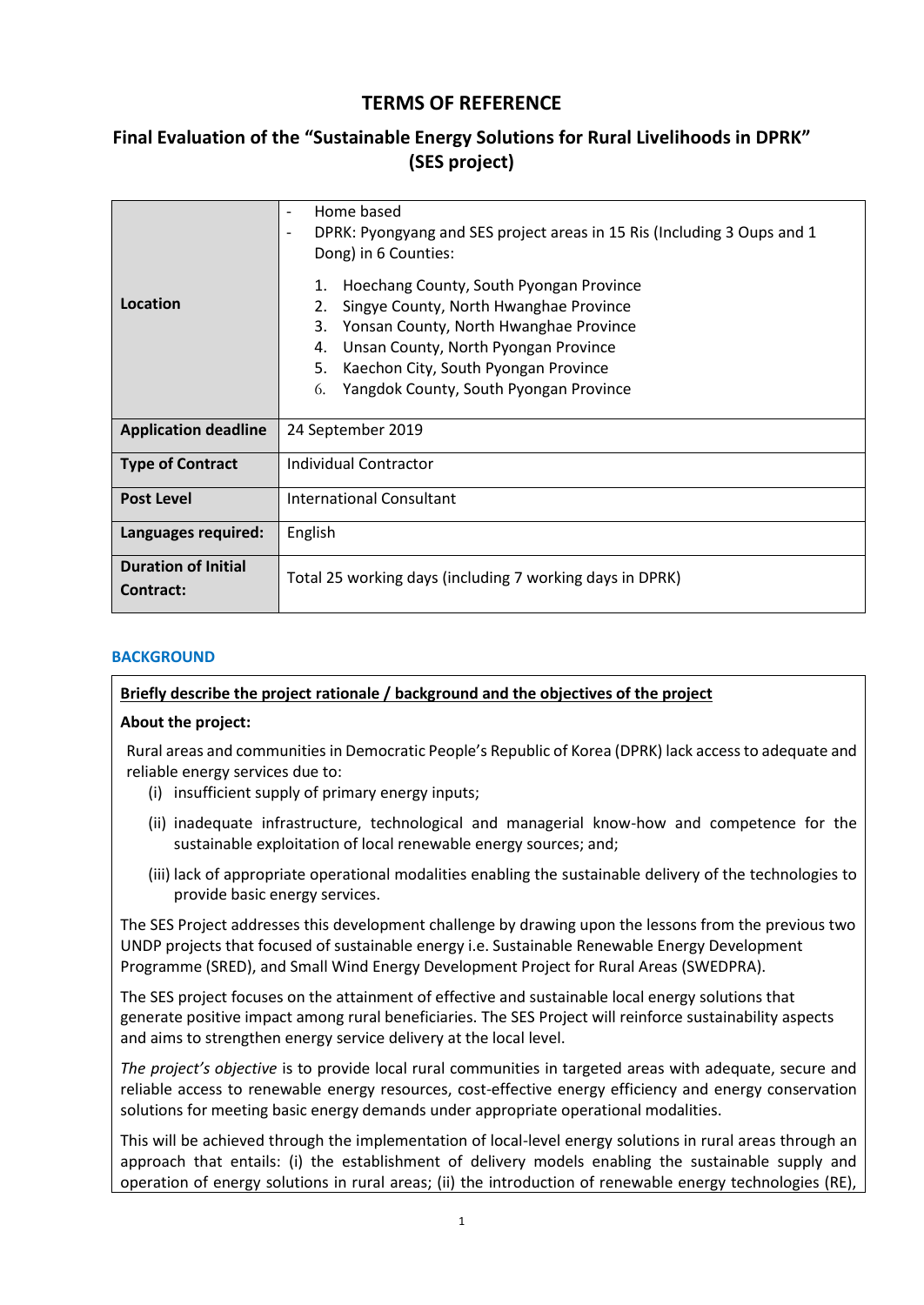and solutions for more efficient energy use (EE) and energy conservation (EC); and (iii) the increase of county-level energy self-reliance by enhanced ownership and technical and managerial competencies for the sustainable use of local renewable energy resources.

Traditionally, UNDP used to rely on Cooperative Farms as the entry point. The SES Project strategy mainly depends on the assumption that the counties play a pivotal role in the allocation of energy resources for local users and have autonomy over part of the natural resources in their territory. Engagement of the SES project therefore at the County for certain initiatives is best addressed at that level, creating more opportunities to promote energy self-reliance and address the exposure of communities to climate risks as well as to create greater impact. The SES project will focus on proven and cost-effective energy solutions that require low capital costs.

### *Key Outputs:*

- Output 1: Information about energy resources and feasible RE/EE solutions updated and made accessible to local beneficiaries.
- Output 2: Increased technical know-how of county-level personnel for energy planning and sustainable management of local renewable energy resources.
- Output 3: Strengthened supply chains for the delivery of appropriate RE/EE solutions for local communities in rural areas.
- Output 4: Increased energy security and self-reliance of rural population through the implementation of RE/EE solutions for local communities

### **Management structure and stakeholders for the project:**

• Adopting a direct implementation modality (DIM), the project has its dedicated management team based in the UNDP CO. An International Project Manager responsible for the daily management of the project with assistance from national project staff and consultant was recruited.

• A Project Steering Committee was formed for guiding the project direction and addressing challenges, cochaired by the UNDP Deputy Resident Representative (DRR) and the National Coordinator from the DPRK National Coordinating Committee (NCC) for UNDP, with participation of representatives from the Line Ministries and other institutions as needed at the central level.

### **EVALUATION PURPOSE, SCOPE AND SAMPLE QUESTIONS**

### **Purpose and scope of evaluation:**

The project conducted a Mid-Term-Review in 2018 to assess its relevance, efficiency, effectiveness and recommend specific measure for further improvement of project implementation including solutions for overcoming the challenges.

The project document also requires a "*Terminal Evaluation, to be conducted by an independent third party, will be initiated at the end of the Project and involve consultation with the Project stakeholders at the national and local levels*". It further outlines that the "*Terminal Evaluation will detail the achievements, outcomes & impacts of the project compared to baseline, the issues faced, and lessons learned during the project implementation and will provide recommendations for future actions*".

• Therefore, this Terms of Reference (ToR) outlines the conduct of the Final Evaluation of the SES project. The international consultant to be recruited will need to review the entire duration of project implementation (August 2015 to December 2019), focusing on project results and experiences as well as key challenges met, lessons learnt, and areas for improvement, through the lenses of relevance, efficiency, national ownership, effectiveness and sustainability. The consultant will also take into consideration issues of gender, human rights and leaving no one behind. This will lead to recommendations of areas and methods of possible future interventions for the DPRK.

### **Evaluation questions**: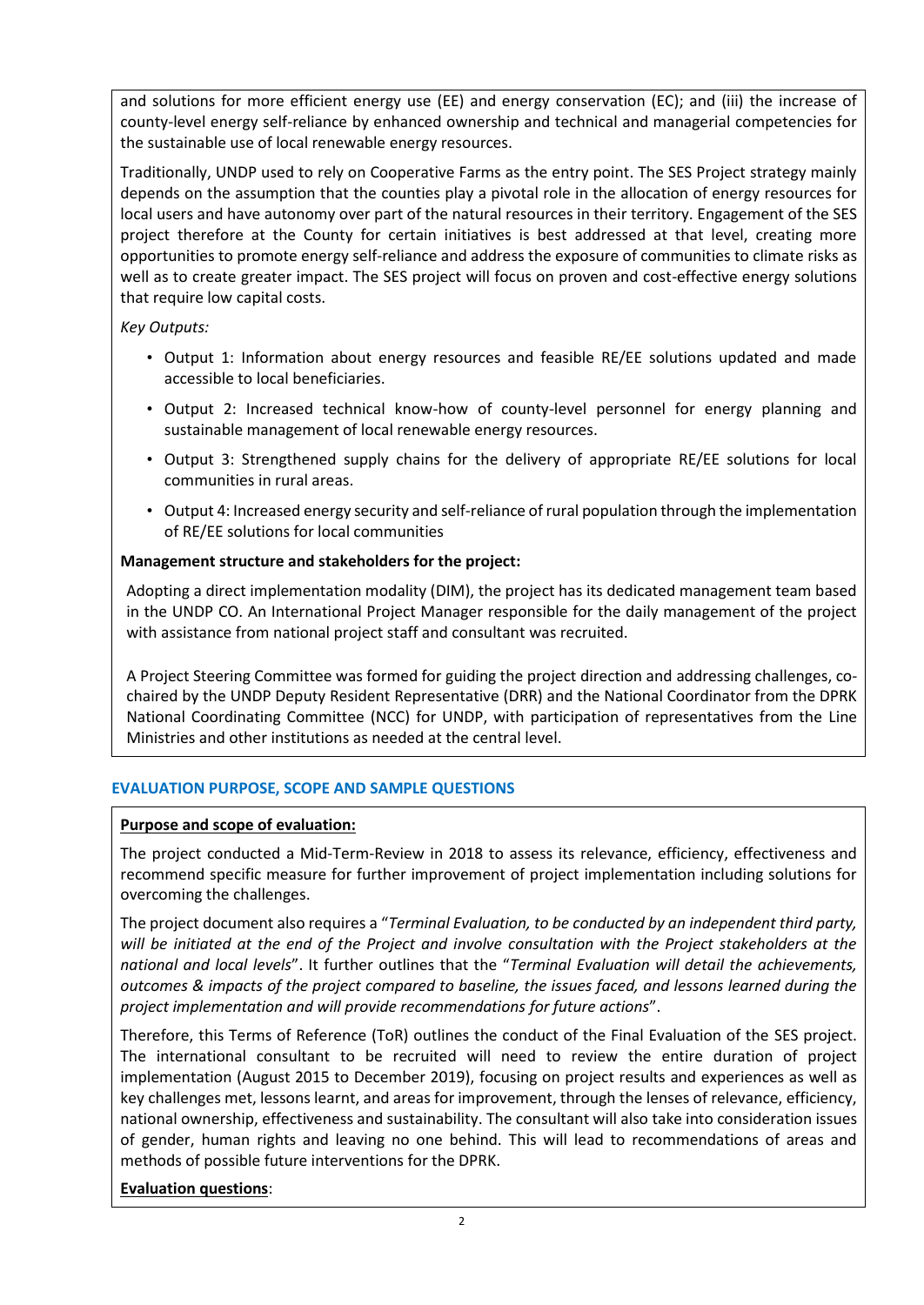The mainstream definitions of the OECD-DAC criteria are neutral in terms of human rights and gender dimensions which need to be added into the evaluation criteria chosen (link [Integrating Human Rights and](http://unevaluation.org/document/detail/1616)  [Gender Equality in Evaluations\)](http://unevaluation.org/document/detail/1616)

## • *Relevance:*

- To what extent was the project in line with the national development priorities, the CPD outputs, CPD outcomes, UNDP Strategic Plan and the SDGs?
- To what extent does the project contribute to the Theory of Change for the relevant CPD outcome?
- To what extent were lessons learned from other relevant projects considered in the project's design?
- To what extent were perspectives of those who could affect the outcomes, and those who could contribute information or other resources to the attainment of stated results, taken into account during the project design processes?
- To what extent does the project contribute to gender equality, the empowerment of women and the human rights-based approach?
- To what extent has the project been appropriately responsive to political, legal, economic, institutional, etc., changes in the country?

# • *Effectiveness:*

- To what extent did the project contribute to the CPD outcomes and outputs, the SDGs, UNDP Strategic Plan and national development priorities?
- To what extent were the project outputs achieved?
- What factors have contributed to achieving or not achieving intended CPD outputs and CPD outcomes?
- To what extent has the UNDP partnership strategy been appropriate and effective?
- What factors contributed to effectiveness or ineffectiveness?
- In which areas does the project have the greatest achievements? Why and what have been the supporting factors? How can the project build on or expand these achievements?
- In which areas does the project have the least achievements? What have been the constraining factors and why? How can they or could they be overcome?
- What, if any, alternative strategies would have been more effective in achieving the project's objectives?
- Are the projects objectives and outputs clear, practical, and feasible within its frame?
- To what extent have stakeholders been involved in project implementation?
- To what extent is project management and implementation participatory and is this participation contributing towards achievement of the project objectives?
- To what extent has the project been appropriately responsive to the needs of the national constituents and changing partner priorities?
- To what extent has the project contributed to gender equality, the empowerment of women and the realization of human rights?

# • *Efficiency:*

- To what extent was the project management structure as outlined in the Project Document efficient in generating the expected results?
- To what extent has UNDP's project implementation strategy and execution been efficient and cost effective?
- To what extent has there been an economical use of financial and human resources? Have resources (funds, human resources, time, expertise, etc.) been allocated strategically to achieve outcomes?
- To what extent have resources been used efficiently? Have activities supporting the strategy been cost-effective?
- To what extent have project funds and activities been delivered in a timely manner?
- To what extent do the monitoring and evaluation systems utilized by UNDP ensure effective and efficient project management?

### • *Sustainability:*

Are there any financial risks that may jeopardize the sustainability of project outputs?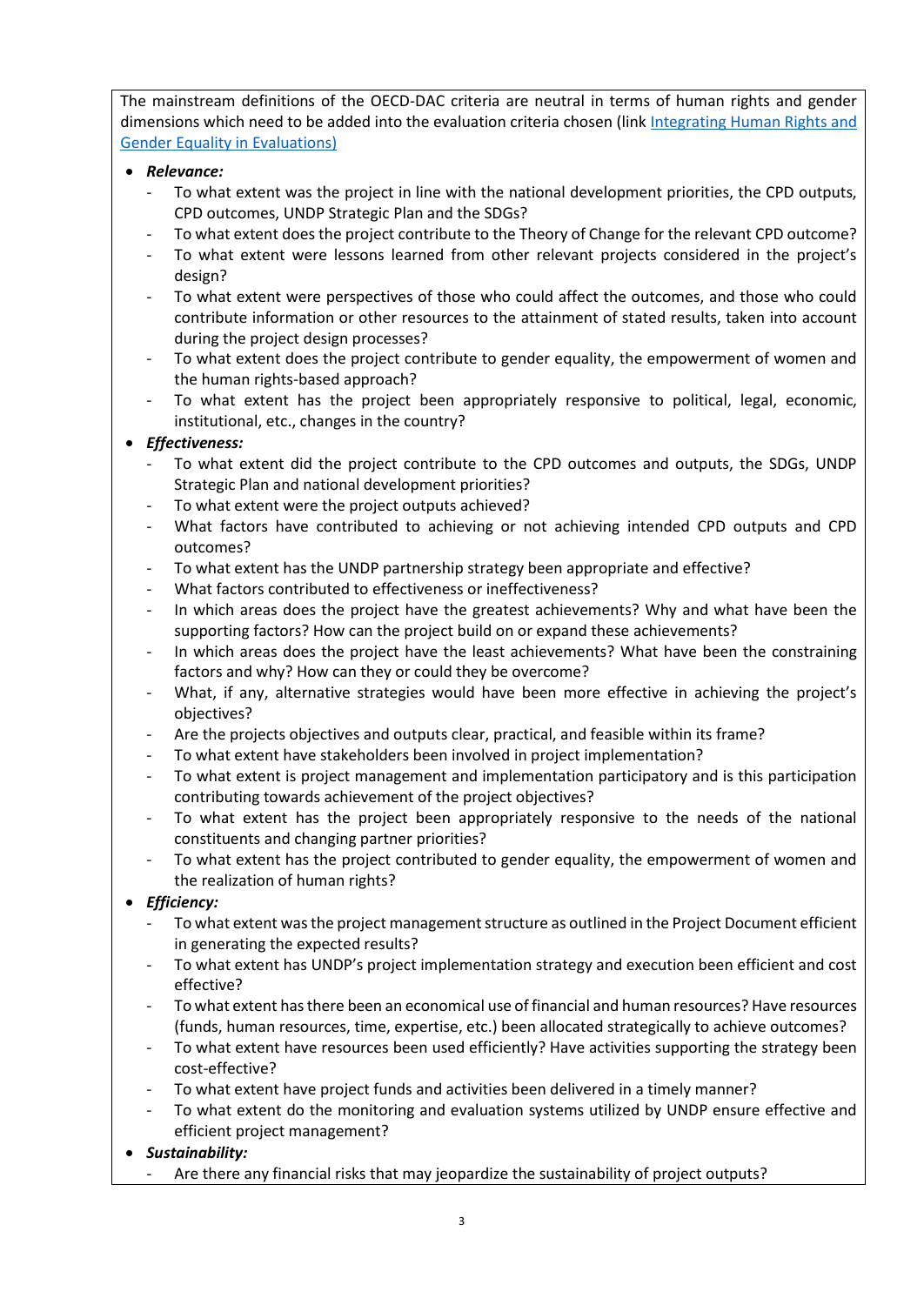- To what extent will financial and economic resources be available to sustain the benefits achieved by the project?
- Are there any social or political risks that may jeopardize sustainability of project outputs and the project's contributions to CPD outputs and CPD outcomes?
- Do the legal frameworks, policies and governance structures and processes within which the project operates pose risks that may jeopardize sustainability of project benefits?
- To what extent did UNDP actions pose an environmental threat to the sustainability of project outputs?
- What is the risk that the level of stakeholder's ownership will be sufficient to allow for the project benefits to be sustained?
- To what extent do mechanisms, procedures, and policies exist to carry forward the results attained on gender equality, empowerment of women, human rights and human development by primary stakeholders?
- To what extent do stakeholders support the project's long-term objectives?
- To what extent are lessons learned being documented by the Project Team on a continual basis and shared with appropriate parties who could learn from the project?
- To what extent do UNDP interventions have well designed and well-planned exit strategies?
- What could be done to strengthen exit strategies and sustainability?

## **Evaluation crosscutting issues sample questions:**

- *Human rights:*
	- To what extent have poor, indigenous and physically challenged, women and other disadvantaged and marginalized groups benefitted from UNDP DPRK's work in contributing to enhance fulfillment of people's economic and social right
- *Gender equity:*
	- To what extent has gender equality and the empowerment of women been addressed in the design, implementation and monitoring of the project?
	- Is the gender marker data assigned to this project representative of reality?
	- To what extent has the project promoted positive changes in gender equality and the empowerment of women? Were there any unintended effects?

### **DUTIES AND RESPONSIBILITIES**

### **Expected Outputs and Deliverables**

### **Methodology:**

The evaluation will be guided by the updated UNDP evaluation policy building on its global practices (Programme and Project Operating Procedures). Following this TOR by the UNDP DPRK Country Office, the international consultant should,

*Before the field mission to DPRK*

- Conduct an extensive project related document review, based on which prepare a draft Inception Report with detailed evaluation methodology proposed such as Key Informant Interviews (KII), Focus Group Discussions (FGD) and other effective ways as appropriate to capture perceptions and evidence from both the key stakeholders at central level and the beneficiaries at the community level in the project areas, utilizing quantitative and qualitative mixed-methods.
- Finalize the Inception Report integrating comments and suggestions from UNDP and national counterparts.

### *During the field mission in DPRK*

- Conduct field assessment applying the methodologies as per the Inception Report.
- Organize a validation / debriefing meeting with relevant key government counterparts and UNDP, to test the assumptions, findings, and recommendations, covering achievement and experiences, challenges and lessons, future improvement in possible continuation and / or replication.

*After the filed mission in DPRK*

• Utilize high quality info-graphics and other means in communicating the data and findings in the final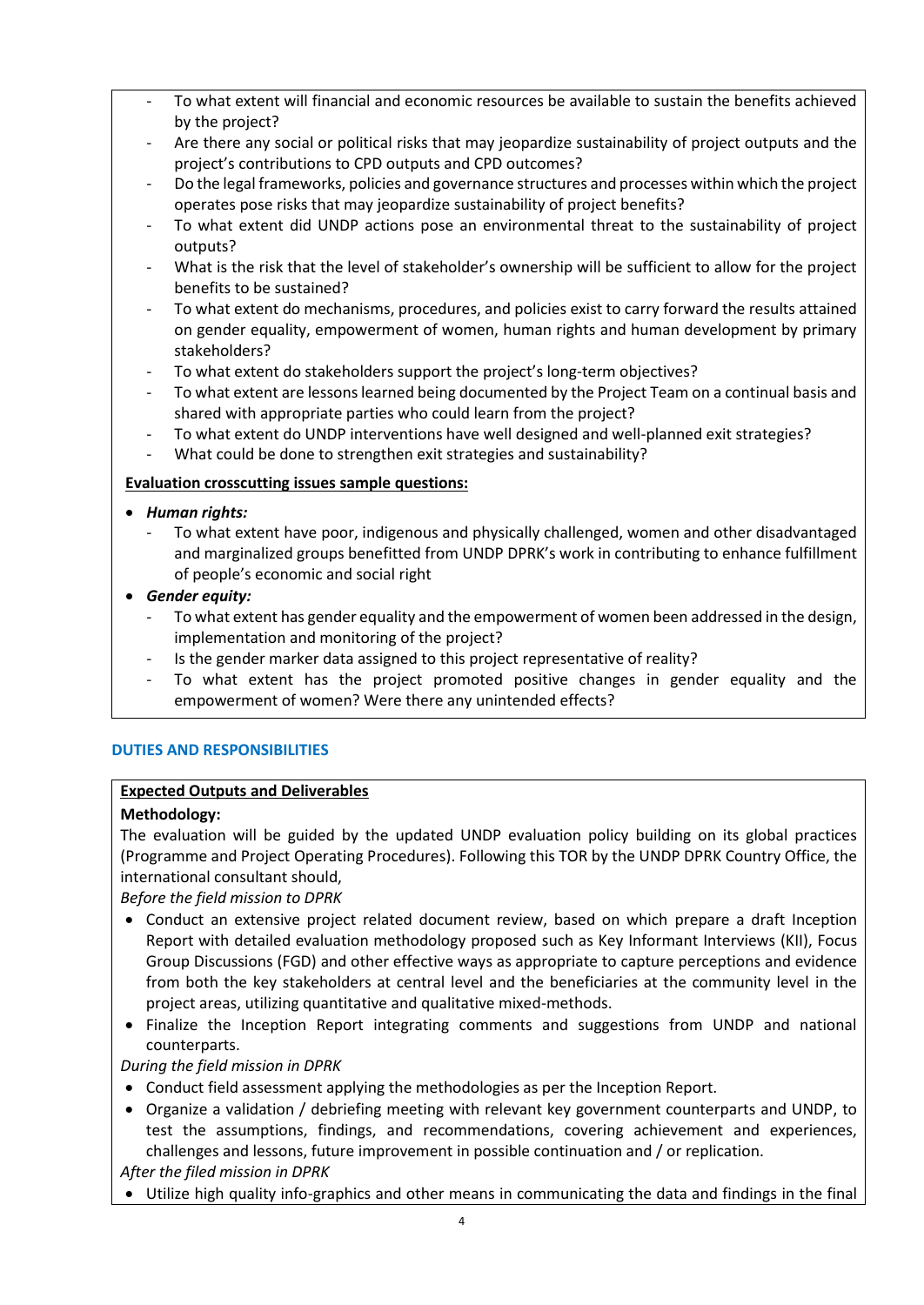report.

- Illustrate the extent to which the design and implementation of the project incorporate a gender equality perspective and human rights-based approach.
- Adopt an evidence-based approach underpinned by observations and especially data collected in findings provided, conclusions drawn, and recommendations made.

Methodologies may include some or all of the following:

- Evaluation should employ a combination of both qualitative and quantitative evaluation methods and instruments.
- Review of all relevant documentation including:
	- UN Strategic Framework DPRK 2011-2016
	- UN Strategic Framework DPRK 2017-2021
	- UNDP Country Programme Document DPRK 2011-2015
	- UNDP DPRK quarterly programme monitoring and oversight reports
	- Project Document including theory of change and results framework
	- Annual Work Plans
	- Quarterly and Annual Reports
	- Project Steering Committee meeting minutes
	- Field monitoring and visit reports
	- MTR report 2018
	- UNDP Environmental and Social Screening results
	- Technical/Financial Monitoring Reports
	- Other reports and materials produced by the project
- Semi-structured interviews with key stakeholders including key government counterparts, donor community members, representatives of key civil society organizations, UNCT members, and implementing partners:
	- Development of questionnaires assessing relevance, effectiveness, efficiency and sustainability through interviewing different stakeholders.
	- Key informant and focus group discussions with men and women, beneficiaries and stakeholders.
	- All interviews should be undertaken in full confidence and anonymity. The final evaluation report should not assign specific comments to individuals.
- Field visits and on-site validation of key tangible outputs and interventions.
- Participatory and consultative approach ensuring close engagement with the evaluation managers, relevant stakeholders and direct beneficiaries.
- Data review and analysis of monitoring and other data sources and methods.
	- Ensure maximum validity, reliability of data (quality) and promote use, the consultant will ensure triangulation of the various data sources.

#### **Deliverables:**

1

- *Evaluation inception report (10-15 pages)*: the inception report should be carried out following and based on preliminary discussions with UNDP CO, desk review and should be produced before the evaluation starts (before any formal evaluation interviews, survey distribution or field visits) and prior to field mission in DPRK.
- *Evaluation debriefings*: before leaving DPRK, UNDP will hold a preliminary debrief and findings with the consultant.
- *Evaluation matrix<sup>1</sup> :*  Sample Evaluation matrix

 $<sup>1</sup>$  The evaluation matrix is a tool that evaluators create as map and reference in planning and conducting an evaluation. It</sup> also serves as a useful tool for summarizing and visually presenting the evaluation design and methodology for discussions with stakeholders. It details evaluation questions that the evaluation will answer, data sources, data collection, analysis tools or methods appropriate for each data source, and the standard or measure by which each question will be evaluated.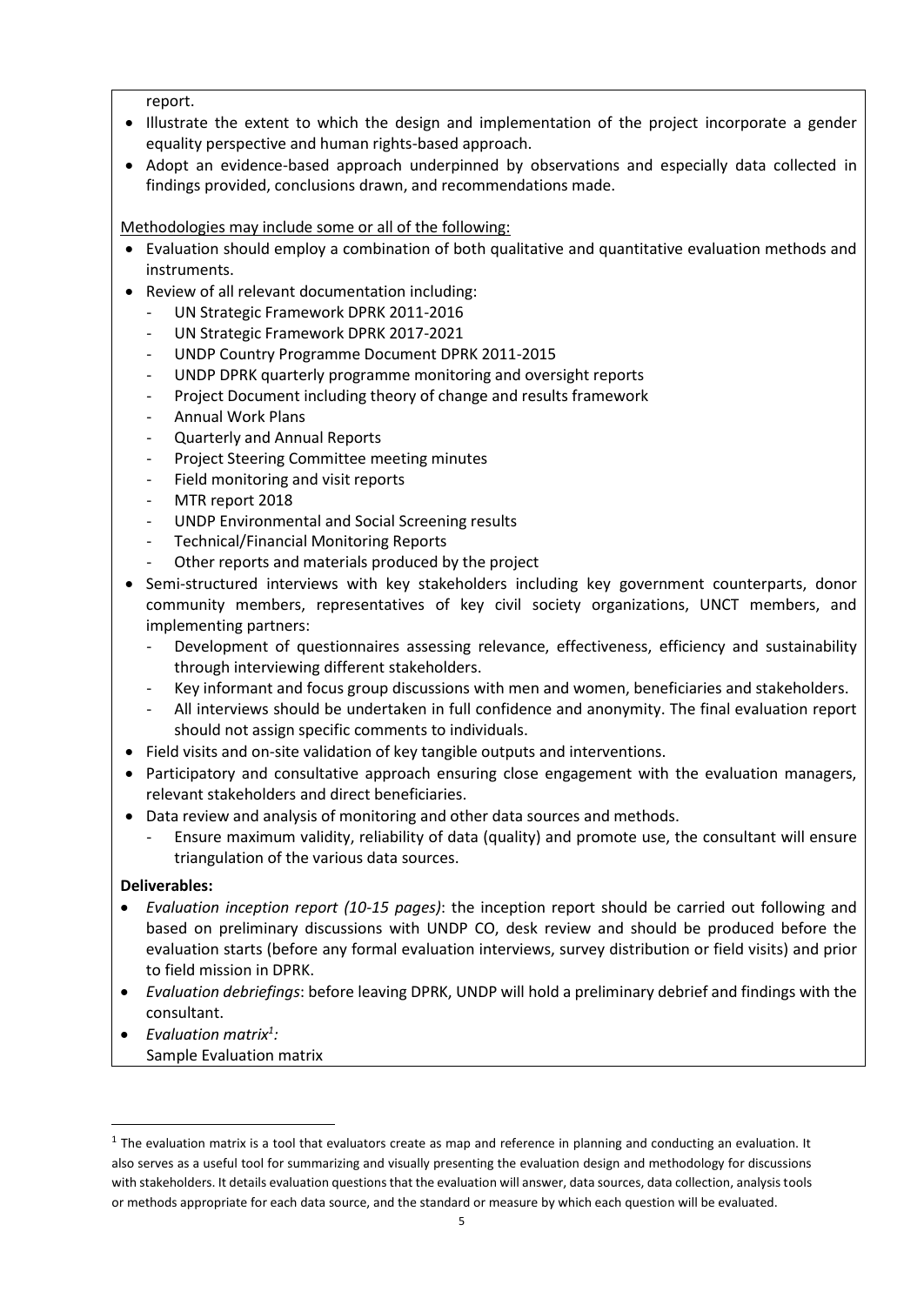| Relevant<br>evaluation<br>criteria | Key<br><b>Questions</b> | <b>Specific</b><br>Sub-<br><b>Questions</b> | Data<br><b>Sources</b> | Data collection<br>Methods/Tools | Indicators/<br><b>Success Standard</b> | <b>Methods for Data</b><br><b>Analysis</b> |
|------------------------------------|-------------------------|---------------------------------------------|------------------------|----------------------------------|----------------------------------------|--------------------------------------------|
|                                    |                         |                                             |                        |                                  |                                        |                                            |
|                                    |                         |                                             |                        |                                  |                                        |                                            |

- *Draft evaluation report* (within an agreed length)<sup>2</sup>: UNDP CO will review the draft evaluation report, coordinate inputs from relevant stakeholders and provide an amalgamated set of comments to the consultant within two weeks.
- *Final evaluation report with a stand-alone Executive Summary*: final editing to be completed within two weeks by the consultant with incorporation of comments received. For the purpose of *evaluation report audit trail*, changes by the consultant in response to the draft report should be retained by the consultant to show how s/he has addressed comments.

## **Evaluation ethics**

Evaluations in UNDP will be conducted in accordance with the principles outlined in the UNEG 'Ethical Guidelines for Evaluation'<sup>3</sup>

This evaluation will be conducted in accordance with the principles outlined in the UNEG 'Ethical Guidelines for Evaluation'. The Consultant must safeguard the rights and confidentiality of information providers, interviewees and stakeholders through measures to ensure compliance with legal and other relevant codes governing collection of data and reporting on its data. The Consultant must also ensure security of collected information before and after the evaluation and protocols to ensure anonymity and confidentiality of sources of information where that is expected. The information knowledge and data gathered in the evaluation process must also be solely used for the evaluation and not for other uses with the express authorization of UNDP and partners.

The Consultant is expected to read carefully, understand and sign the 'Code of Conduct for Evaluators in the UN System'*,* which may be made available as an attachment to the evaluation report.

### **Institutional Arrangement**

- UNDP ensures the participation of key stakeholders and beneficiaries through meetings, discussions and sharing of evaluation report.
- UNDP Evaluation Commissioner/Owner (RR a.i / DRR a.i) as advisory body will provide a sounding board for the international consultant while protecting his/her independence and ensure UNDP's ownership of the report's findings and recommendations.
- UNDP Evaluation Manager (M&ES) and Programme Manager (Programme Analyst) will support the conduct of the evaluation, including provision of feedback to the inception report, participation in the validation meeting, provision and coordination for comments on the draft report, distribution of the final report, and initiation of the recommendations' implementation.
- UNDP Programme Manager will be responsible for facilitating the provision of the existing data / documents to the international consultant and field data collection in DPRK, including preparation of field assessment schedules and logistic coordination.
- The international consultant will work independently.
- Detailed arrangements including service days and schedule of payments will be defined in UNDP's contract with the recruited Individual Consultant.
- UNDP Evaluation Commissioner/Owner will approve the final evaluation report.

 $\overline{\phantom{a}}$ 

<sup>&</sup>lt;sup>2</sup> 40 to 60 pages including executive summary is suggested

<sup>3</sup> UNEG, 'Ethical Guidelines for Evaluation', June 2008[: http://www.uneval.org/search/index.jsp?q=ethical+guidelines](http://www.uneval.org/search/index.jsp?q=ethical+guidelines)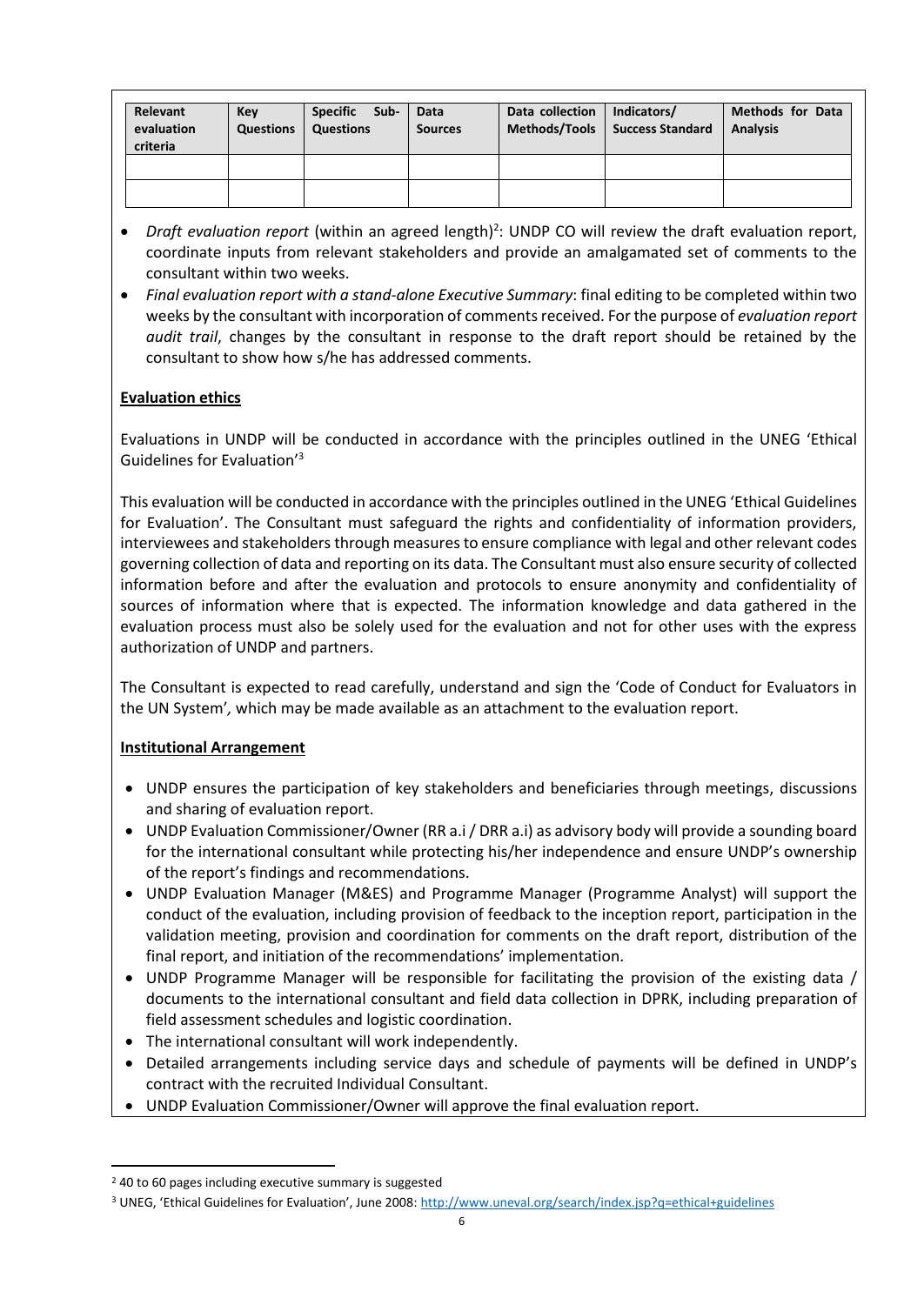#### **Duration of the Work**

• The estimated duration of the assignment is 25 working days during November/December 2019. The whole process will be completed with the final report submitted and approved by 31 December 2019. The tentative key stages of evaluation include:

- Phase 1 Consultant selection: by 4 October 2019
- Phase 2 Desk review and inception report: during October 2019 (5 consultancy/working days)
- Phase 3 Data collection/field mission in DPRK: 20 to 29 November 2019 (7 consultancy/working days)
- Phase 4 Draft and finalization of report (incl. an executive summary): final report by 31 December 2019 (13 consultancy/working days)

#### **Duty Station**

• During mission in the DPRK, the Consultant will be based in Pyongyang, but with several days of field trips to the selected sites in the project areas (Yonsan and Singye Counties, North Hwanghae Province; Unsan County, North Pyongan Province; Yangdok County, Hoechang County, Kaechon City, South Pyongan Province).

#### **COMPETENCIES**

- Strong facilitation, communication, presentation skills.
- Strong analytical abilities and reporting skills, with openness to change responding to feedbacks received.
- Ability to plan, organize and implement work, including under pressure and tight deadlines.
- Proficiency in the use of IT facilities including office applications and also networks in conducting research.
- Demonstrates integrity and ethical standards.
- Displays cultural, gender, nationality and age sensitivity and adaptability.

#### **REQUIRED SKILLS AND EXPERIENCE**

#### **Educational Qualifications:**

• At least master's degree in economics, development or other related fields

#### **Experience**

- At least 8 years of demonstrable experience in development project assessment/evaluation
- Experience in dealing with government agencies at different levels, international organizations, and community people
- Understanding of socialist planned economy is a great asset
- Prior work experience with international organizations in DPRK or other countries in Asia Pacific region is desirable

#### **Language requirements**

• Excellent communication, presentation and writing skills in English

#### **Price Proposal and Schedule of Payments**

The candidates who feel interested in the assignment must send a financial proposal at **Lump Sum Amount**. The total amount quoted shall be itemized covering all costs required to perform the tasks identified in the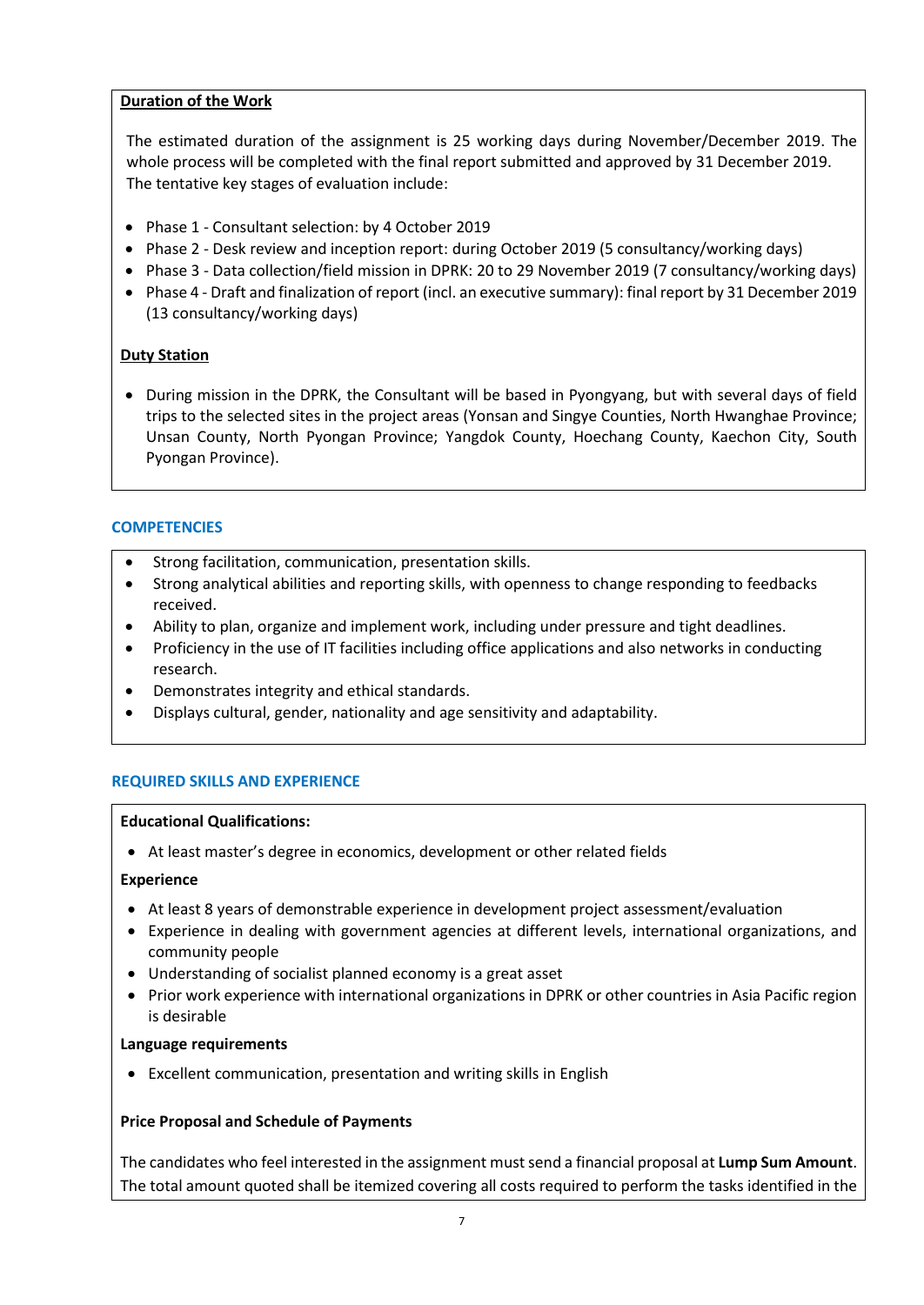TOR, including professional fee, travel costs, living allowance and any other applicable cost to be incurred. The contract price will be output-based regardless of extension of the herein specified duration. Payments will be made upon completion of the deliverables/outputs as per below percentages:

- *Deliverables - phase 1:* 40% of total contract amount
	- Desk Review, Inception Report and Evaluation matrix produced, submitted to and cleared by UNDP DPRK Country Office
	- Evaluation debriefing conducted with relevant stake-holders before leaving DPR Korea
- *Deliverables - phase 2:* 60% of total contract amount
	- Draft Evaluation Report submitted to UNDP for review and comments and acknowledged by UNDP DPRK CO
	- Final Evaluation Report incl. Executive summary incorporating comments received and approved by UNDP DPRK CO

# **Evaluation Method and Criteria**

The candidates will be evaluated based on the *cumulative analysis* methodology.

The award of the contract shall be made to the candidate whose offer has been evaluated and determined as a) responsive/compliant/acceptable; and b) having received the highest score out of set of weighted technical criteria (70%) and financial criteria (30%). Financial score shall be computed as a ratio of the proposal being evaluated and the lowest priced proposal received by UNDP for the assignment.

# **Technical Criteria for Evaluation (Maximum 70 points):**

- Criteria 1: Education Max 10 points (10 pts PhD degree; 5 pts Master's degree)
- Criteria 2: Relevant professional experience Max 20 Points (20 pts above 12 years; 15 pts 10 to 12 years;  $10$  pts  $-8$  to 10 years);
- Criteria 3: Language skills Max 5 points (5pts native English speaker)
- Criteria 4: Knowledge and experience about DPRK Max 10 points (10 pts work or consultancy experience in DPRK; 5pts – experience in other Asia Pacific countries)
- Criteria 5: Proposed methodology to undertake the assignment Max 25 Points (25 pts fully understand the task, logical and reachable; 15 pts - get sense of the task, basically meet the requirement; 5 pts – rough and unclear)

Only candidates obtaining a minimum of 49 points (70% of the total technical points) would be considered for the Financial Evaluation.

### **Documentation required**

Interested individual consultants must submit the following documents/information to demonstrate their qualifications. Please group them into one (1) single PDF document as follows:

- Letter of Confirmation of Interest and Availability using the template provided in Annex II.
- Personal CV o[r P11,](https://info.undp.org/global/documents/cap/P11%20modified%20for%20SCs%20and%20ICs.doc) indicating all past experience from similar projects, as well as the contact details (email and telephone number) of the Candidate and at least three (3) professional references.
- Technical proposal, including a) a brief description of why the individual considers him/herself as the most suitable for the assignment; and b) a methodology, on how they will approach and complete the assignment.

• Financial proposal, as per template provided in Annex II. Incomplete proposals may not be considered.